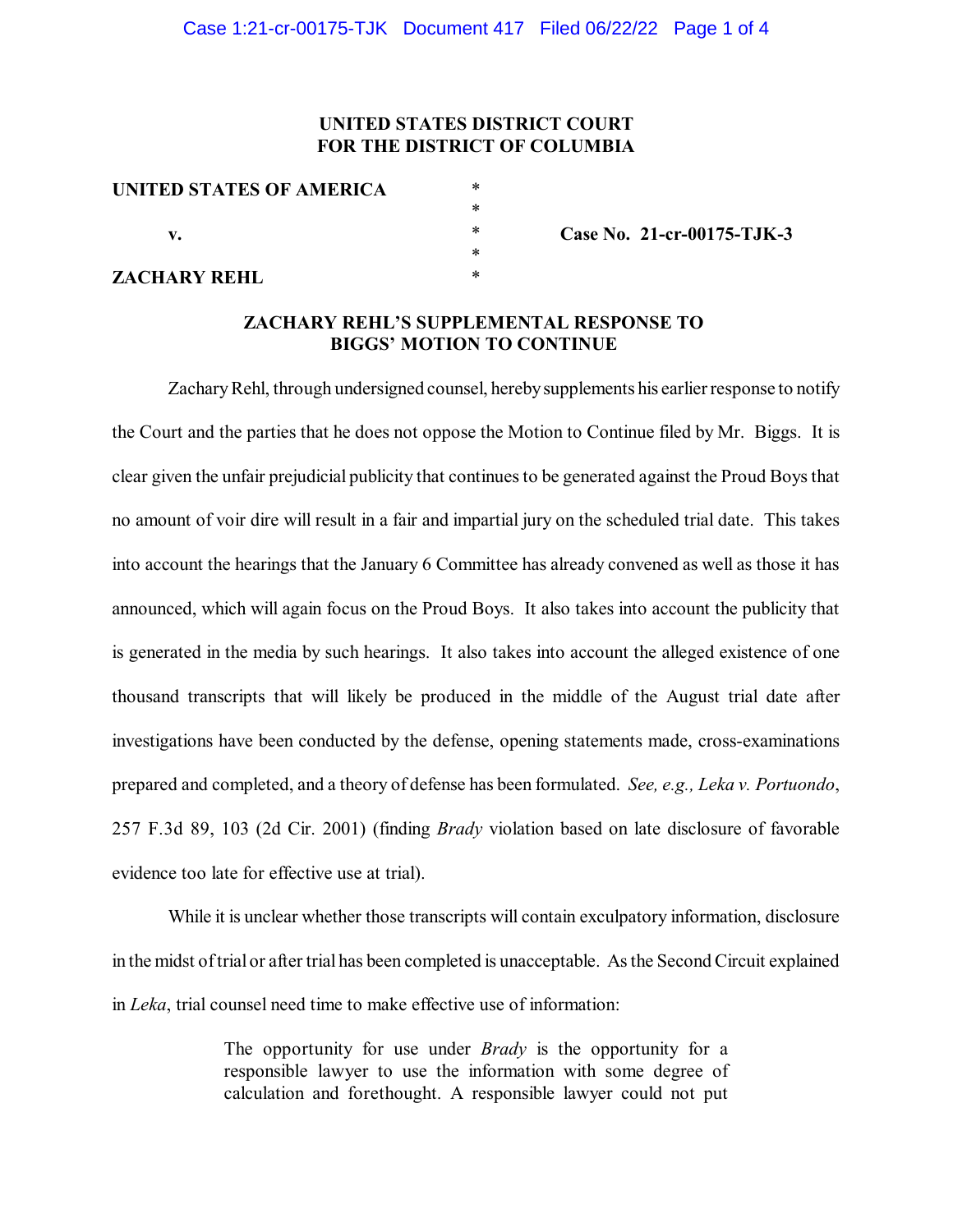Garcia on the stand without essential groundwork. And a responsible lawyer in the midst of the pressures and paranoias of trial may well deploy scarce trial resources doing other things. At that point, without substantive disclosure by the prosecution, the supposed failure by the defense to petition for leave to seek out Garcia cannot fairly be seen as a default or a neglect, or even as an election. Even if the defense was at last afforded a chance after the close of the prosecution case to make an application to try to contact Garcia, the options left open to the defense were to expend and perhaps waste scarce trial resources on a possible dry hole, or to call a witness cold, which would be suicidal. These are not opportunities for use.

It is not enough for the prosecution to avoid active suppression of favorable evidence; Brady and its progeny require disclosure. We can assume that the prosecutor knew the content of Garcia's exculpatory testimony. But we need not decide whether the non-disclosure was a deliberate tactical concealment, or resulted from the mismanagement of information, or from sloppy thinking about the evidentiary significance of the material. And we need not decide whether the prosecution appreciated the significance of Garcia's testimony from the beginning, or came to appreciate itssignificance later at the Wade hearing, or even later, in the midst of trial. It is clear enough, without deciding these questions, that the prosecution failed to make sufficient disclosure in sufficient time to afford the defense an opportunity for use.

*Leka,* 257 F.3d at 103. The Second Circuit's analysis is apt whether the information revealed in the transcripts to be produced by the Committee is favorable to the defense or just relevant to the case in general.

As Mr. Rehl has previously noted when the Government sought to vacate the trial date after

it filed the Second Superseding Indictment, Mr. Rehl is once again faced with a Hobson's choice.

Proceed to trial under circumstances that will not allow for a fair and impartial jury or remain detained

for an even longer time.

Mr. Rehl does not wish to waive his rights to a speedy trial. However, he wants to have his case decided by a fair jury, untainted by the unfairly prejudicial publicity that has been and continues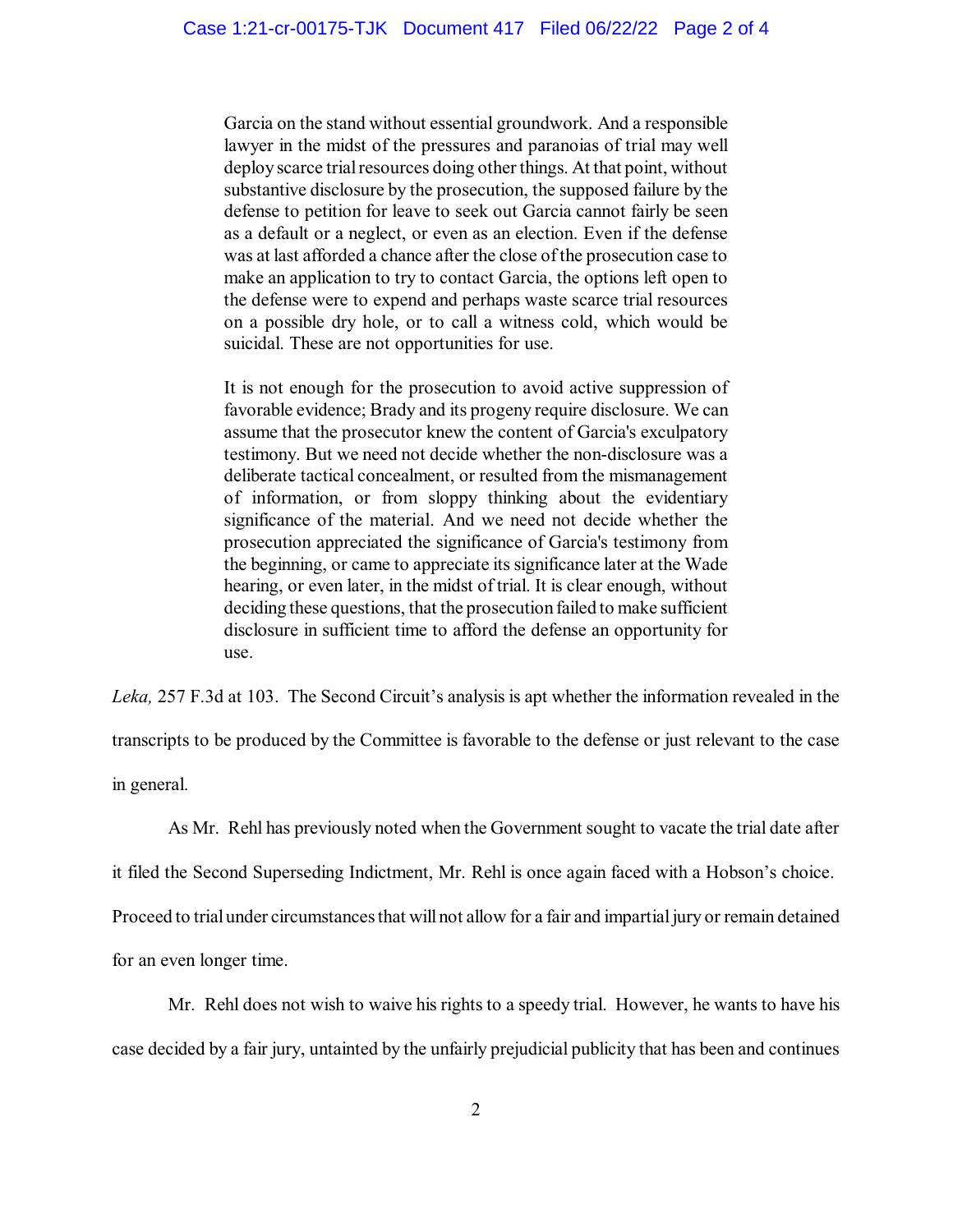#### Case 1:21-cr-00175-TJK Document 417 Filed 06/22/22 Page 3 of 4

to be generated. Under the circumstances, Mr. Rehl again submits that there is only one just and proper thing to do – take as much time as necessary to assure that the unfair publicity has dissipated and any evidence that is favorable to Mr. Rehl becomes available so that counsel is able to prepare adequately to defend the serious charges brought against him and so that he may be a judged by a fair and impartial jury of his peers, guaranteed to him by the Constitution of the United States.

#### **CONCLUSION**

England, from whom the Western World has largely taken its concepts of individual liberty and of the dignity and worth of every man, has bequeathed to us safeguards for their preservation, the most priceless of which is that of trial by jury. This right has become as much American as it was once the most English. . . . The failure to accord an accused a fair hearing violates even the minimal standards of due process. 'A fair trial in a fair tribunal is a basic requirement of due process.' In the ultimate analysis, only the jury can strip a man of his liberty or his life.

*Irvin v. Dowd*, 366 U.S. 717, 721-22 (1961) (internal citations omitted). Unfortunately, the

inflammatory and unfairly prejudicial publicity that is attending this case so close to trial, as well as

the prospect of a large tranche of evidence that is yet to be disclosed requires that he select the lesser

of two evils and assent to the continuance of the trial date.

Respectfully submitted,

/s/ *Carmen D. Hernandez*

**Carmen D. Hernandez** Trial Bar No. 03366 7166 Mink Hollow Road Highland, MD 20777 (240) 472-3391; (301) 854-0076 (fax)